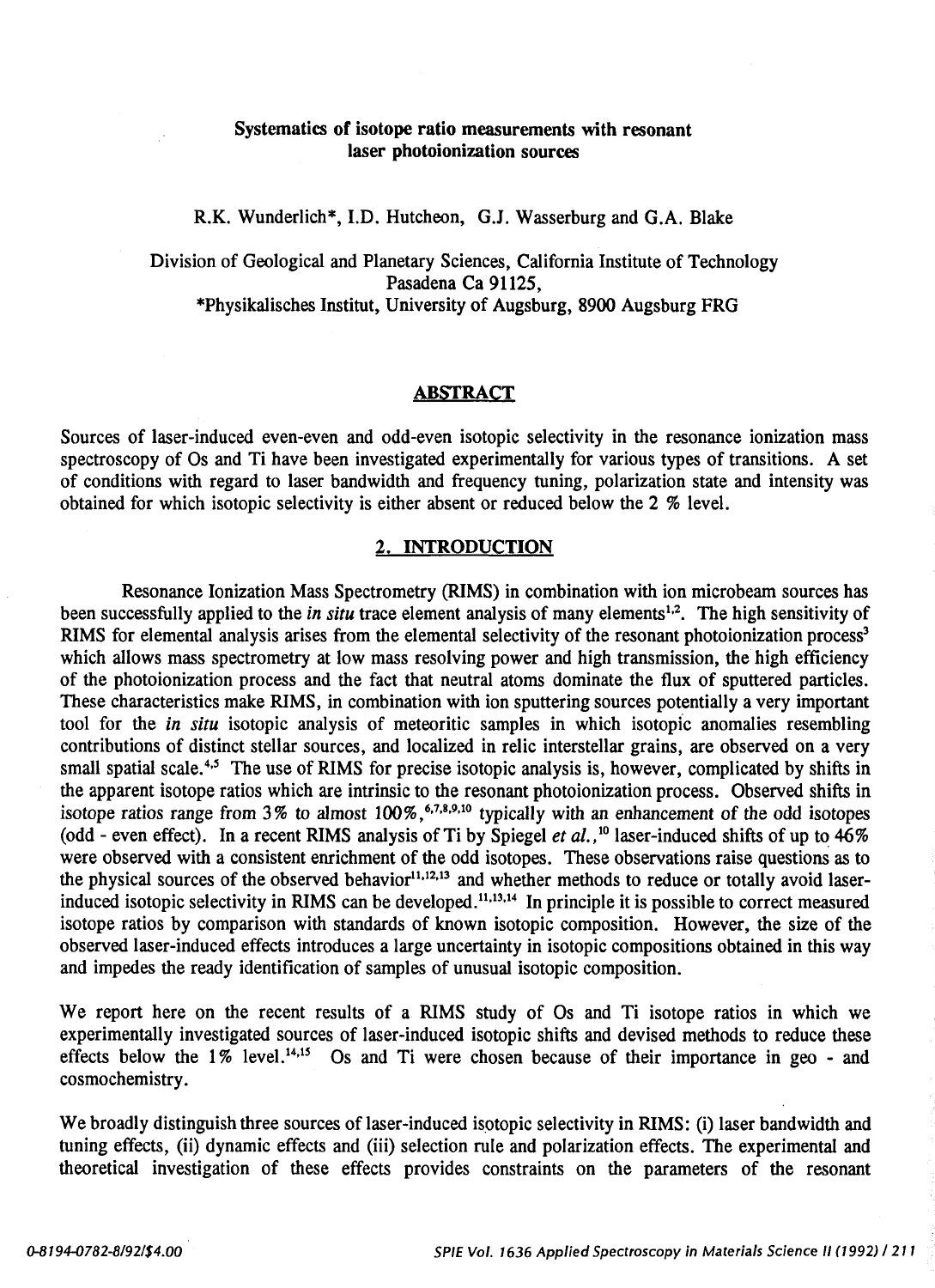photoionization process such as laser bandwidth, accuracy of wavelength tuning, laser power and polarization state and the choice of a particular ionization scheme which allow, under selected conditions, measurement of isotope ratios differing from the true abundances only by pure mass fractionation.

### 3. EXPERIMENTAL SET-UP

A single colour one photon resonant ionization scheme with resonance states in the region between 38000  $cm<sup>-1</sup>$  and 40500  $cm<sup>-1</sup>$  was applied to the RIMS analysis of Ti and Os.<sup>14</sup> The laser system consisted of a 200Hz rep. rate excimer-laser-pumped dye laser equipped with a BBO crystal for frequency doubling. The dye laser could be operated with an intracavity etalon and in some wavelength regions also in a lower grating order. This allowed measurements with laser bandwidths of 0.04  $cm^{-1}$ , 0.20  $cm^{-1}$  and 0.35  $cm^{-1}$  in the fundamental output. Low bandwidth operation is important to obtain an upper limit on the width of the hyperfine transition array of the odd isotopes, while in the large bandwidth mode wavelength dependence of measured isotope ratios can be greatly reduced. The mass analyzer was a modified Finnegan MAT thermal ion source quadrupole mass spectrometer. Ti and Os samples were prepared by alloying the metal powder with a tantalum filament ribbon. The beam of neutral atoms from the heated filament was intersected by the laser beam and ionized. Photoions were detected with a 80 MHz counting system, which allowed the measurement of up to 40 ions per laser pulse without significant dead time correction.<sup>14</sup> The absence of isoboric interferences was experimentally verified in all experiments.

### 4. WAVELENGTH TUNING AND BANDWIDTH EFFECTS

In the presence of optical isotope shifts (IS) and hyperfine structure (HFS) measured isotope ratios can depend on the laser wavelength setting, bandwidth and intensity due to an incomplete overlap of the laser spectral distribution with the absorption maxima of the individual isotopes. This dependence is more pronounced for thermal atom sources compared to sputtered secondary neutral sources because of the much larger Doppler width for the latter. With the exception of wavelength tuning effects it is expected that the physical effects responsible for laser-induced isotope selectivity are the same for thermal ion sources and secondary neutral sources. In addition, the RIMS process with thermal atom sources has a higher selectivity due to the absence of sputtered excited molecules, which allows the application of simple ionization schemes. For quantitative isotopic analysis it is important to establish criteria which uniquely

relate the ratios of measured ion signals at masses i and j,  $R_M^{ij}$ , to the true abundance ratio in the sample.<sup>16,17</sup> This requires that wavelength tuning effects can be separated from pure mass fractionation. Here we focus on the even isotopes because of the absence of any intrinsic odd-even effects, which can only be quantified if wavelength tuning effects are absent or can be corrected analytically.

Pure mass fractionation can be characterized by a fractionation law which relates  $R_M^{ij}$  to the value of a known reference standard:

$$
R_M^{ij} \cdot f(\alpha) = R_S^{ij}
$$

The fractionation factor  $f(\alpha)$  is an empirical function of the form  $(1 + n\alpha)$ ,  $(1 + \alpha)^n$  or  $\exp(\alpha n)$ ,  $\alpha$  is the fractionation per unit mass and  $n = i - j$ . Isotope ratios measured by RIMS are independent of wavelength tuning effects only if laser parameters can be established for which  $\alpha$  is constant for all even isotope pairs, independent of mass, and is unaffected by changes in laser detuning and bandwidth.

Differences in the ionization probability of even isotopes arise from the dependence of the effective cross section for the discrete absorption,  $\sigma_A^i$ , on the detuning,  $\Delta_i$ , of the laser center wavelength from the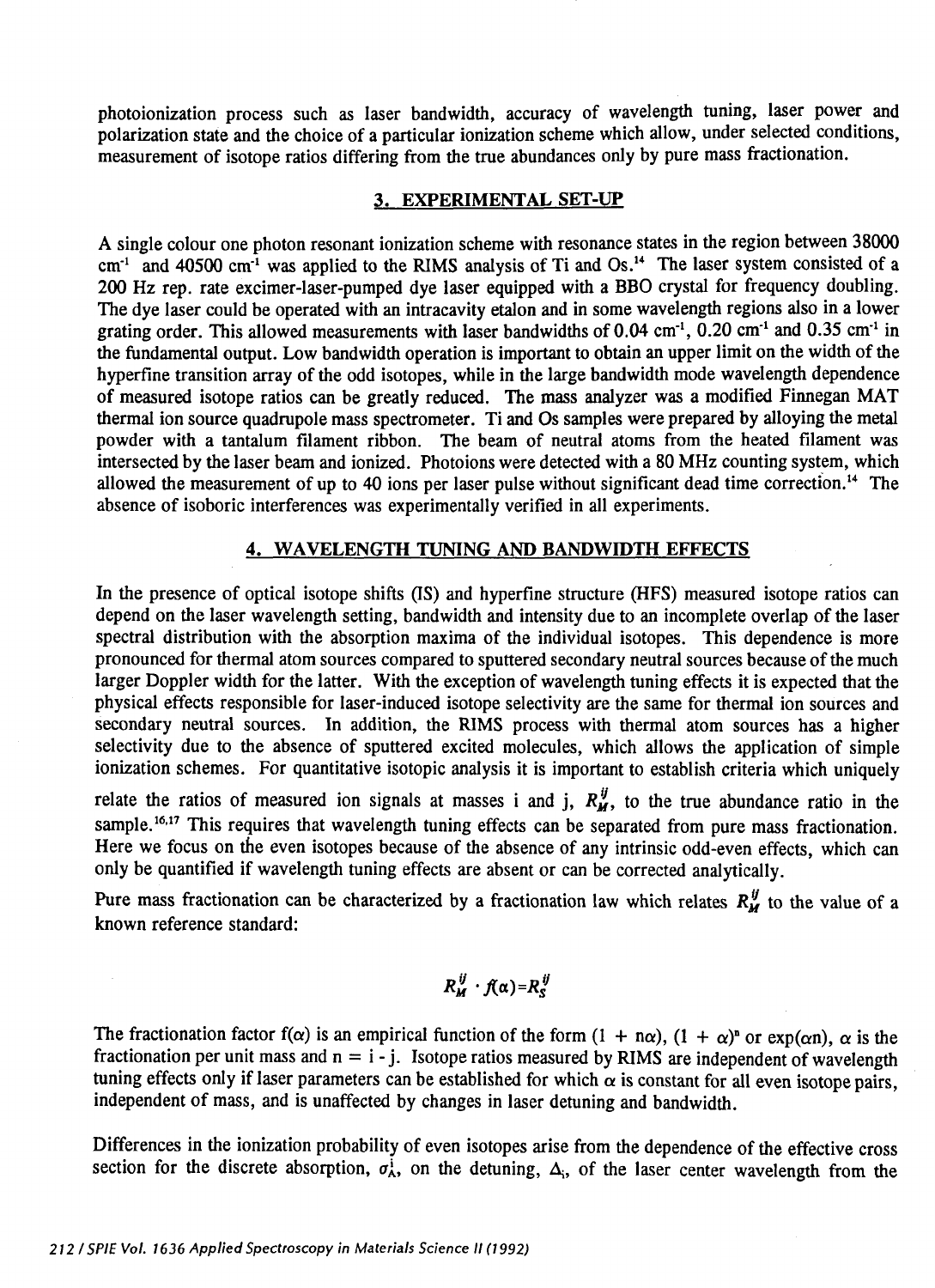

Figure 1. Wavelength dependence of the  $1\frac{\omega}{\text{Os}}$ / $1\frac{\text{ss}}{\text{Os}}$  isotope ratio ( $\delta$ -values in permil relative to standard reference value<sup>18</sup> measured for the 39407 cm<sup>-1</sup>,  $J=5$ resonance state.  $\Delta \omega_L = 0.70 \text{ cm}^{-1}$ . Typical 1 $\sigma$  error of data points 1 - 1.5%

absorption maxima of the individual isotope. The discrete resonance is saturated if  $F_L x \sigma_A x t_P > 1$ , where  $F_L$  and t<sub>p</sub> are total photon flux and laser pulse duration, respectively. If the condition  $F_L x \sigma_A x t_P > 1$ is met for isotopes i and j in some tuning interval of the laser, then the ratio  $R_M^{ij}(\lambda)$  will be constant over that interval. Thus the condition  $R_M^{ij}(\lambda)$  = const. establishes an isotope ratio which can be considered to differ from the true ratio in the sample only by pure mass fractionation. This is demonstrated in Fig. 1 where the wavelength dependence of the  $1^{50}$ Os/ $1^{188}$ Os ratio, expressed as the per mil deviation from the standard value<sup>18</sup> is shown. In this experiment  $\Delta \omega_L/\Delta = 10$ , where  $\Delta \omega_L$  is the laser bandwidth and  $\Delta T$  is the optical isotope shift between  $190$ <sub>Os</sub> and  $188$ <sub>Os</sub>. Model calculations, which exclude saturation effects<sup>19</sup> do not predict  $R_M^{ij}(\lambda)$  = const. for  $\Delta \omega_1/\Delta T = 10$ , emphasizing the role of power broadening. The width of the tuning interval for which  $R_{\mu}^{\prime\prime}(\lambda)$  = const. directly shows the accuracy of laser wavelength setting required to obtain reproducible isotope ratios. The value of  $R_M^{ij}$  established in the region  $R_M^{ij}(\lambda) = \text{const.}$ can serve as an internal wavelength standard for laser wavelength tuning. Using <sup>190</sup>Os/<sup>188</sup>Os( $\lambda$ ) = const. for wavelength tuning and mass fractionation correction, the  $192$ Os/ $188$ Os ratio was measured in several different experiments with a reproducibility and accuracy exceeding 0.3%.<sup>18</sup> In Table 1 we show the mass fractionation per mass unit,  $\alpha$ , obtained from experiments on different Os resonance transitions. The value of  $\alpha$  was calculated assuming a power law:  $f(\alpha) = (1 + \alpha)^n$ . Each value represents an average of several experiments. For zero detuning the mass fractionation factors in each sequence agree to better than 0.4% and cannot be distinguished within the accuracy of the experiment, demonstrating that a simple mass fractionation law is in effect. For a laser detuning of 0.16 cm<sup>-1</sup> differences in the  $\alpha$ -values are observed which are larger than the experimental error. The detuned  $\alpha$ -values do not agree for the two transitions because of the large difference in the oscillator strengths of the two transitions, i.e., 0.003 for J = *5* as compared to 0.3 for  $J = 4$ . As the mass fractionation also depends on the exact position of the laser beam in the ion source, some variation in  $\alpha$  can be expected between different experiments unless the laser beam alignment is very reproducible.

もあることに、村間の東京でのスページ構成のなかった。

计数据库 金河里 计数据

1、2012年12期47年

医神经炎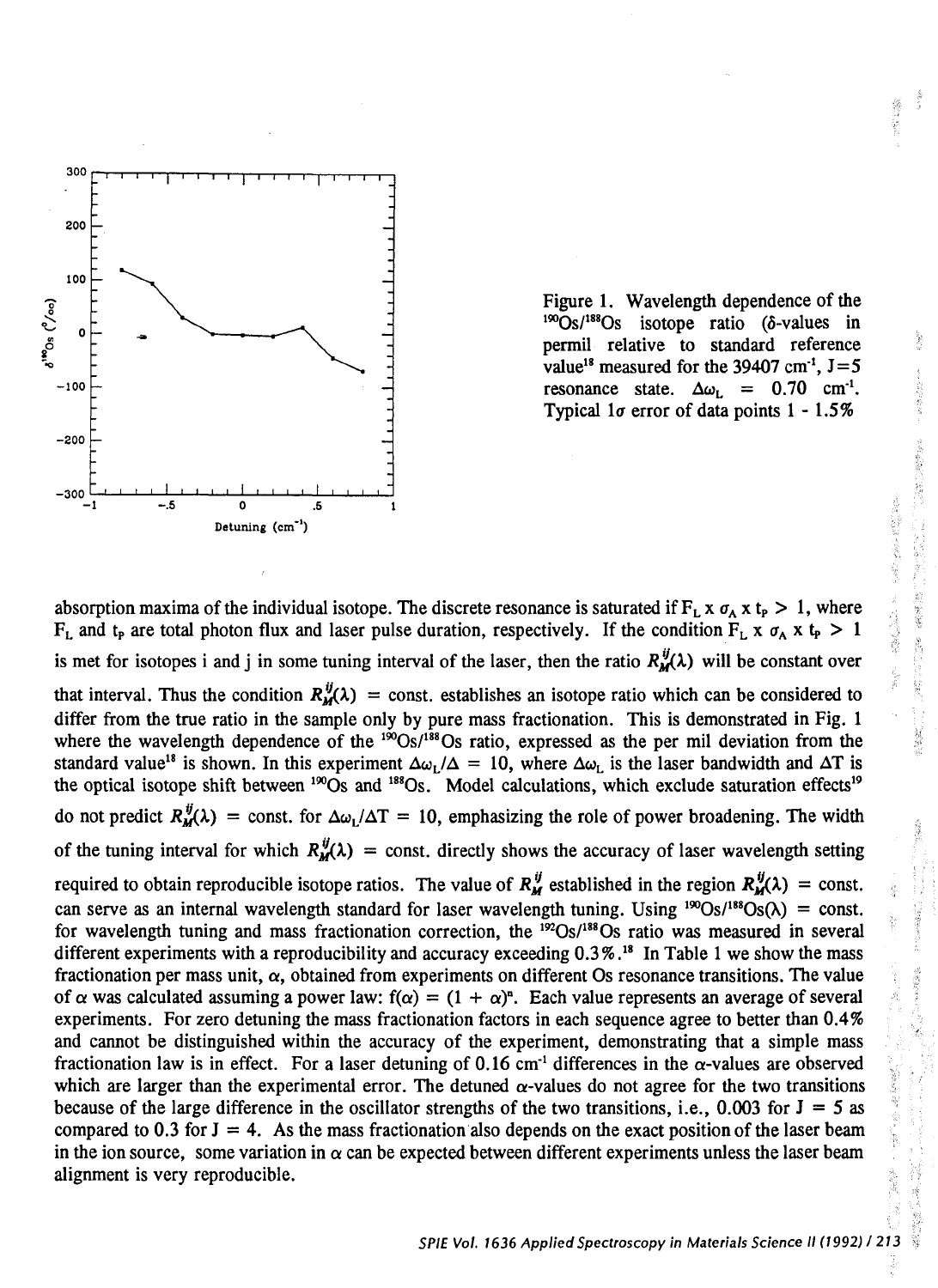| Detuning<br>$(cm-1)$ | $190$ Os/ $188$ Os | $192$ Os/ $188$ Os | $^{192}Os/{}^{190}Os$ |
|----------------------|--------------------|--------------------|-----------------------|
| 0                    | 6.0                | 7.0                | 8.0                   |
| 0.16                 | 7.7                | 6.3                | 8.2                   |
| 0                    | 4.0                | 7.0                | 6.0                   |
| 0.16                 | 2.0                | 2.8                | 3.7                   |

# Table 1. Mass fractionation  $\alpha$ (%/amu) for even Os isotope ratios

<sup>190</sup>Os/<sup>188</sup>Os used for laser wavelength tuning; standard Os isotope ratios from ref. 18. Center of interval with <sup>190</sup>Os/<sup>188</sup>Os( $\lambda$ ) = const. was identified with zero detuning. First row:  $\Delta J = +1$  transition, 39405.9 cm<sup>-1</sup>. Second row:  $\Delta J = 0$  transition, 40361.9 cm<sup>-1</sup>.

Optical isotope shifts in Ti are much larger than those observed in Os and have a different sign<sup>15</sup> due to the approach to a closed neutron shell (n=28) in  ${}^{50}Ti$ . In Fig. 2 the  ${}^{50}Ti/{}^{46}Ti$  ratio as a function of laser detuning is shown together with the ion signal at the individual masses. In this case  $\Delta\omega_i/\Delta T = 3$  and it is apparent that the correct  $^{50}$ Ti<sup>46</sup>Ti ratio cannot be measured at a single wavelength. The ratio of the ion signals measured at the maxima of the individual isotopes should be free of wavelength effects and represent the purely mass fractionated value of that isotope ratio. For other resonances with smaller  $\Delta T$  we obtained  ${}^{\text{sv}}\text{Ti}/{}^{\text{sv}}\text{Ti}(\lambda)$  = const. Very good agreement between isotope ratios measured by tuning the laser to achieve  ${}^{50}T_i/{}^{46}T_i(\lambda)$  = const. and those obtained from the ratio of the maximum signals at masses 50 and 46 justifying our identification of  $R_M^{ij}(\lambda)$  = const. as the value of the purely mass fractionated isotope ratio. The average values of  ${}^{56}$ Ti/<sup>46</sup>Ti and  ${}^{48}$ Ti/<sup>46</sup>Ti obtained from a series of

experiments, including different resonance transitions, are shown in Table 2. The data show that  $\alpha$  is constant, independent of mass, and that the corrected <sup>48</sup>Ti/<sup>46</sup>Ti ratio is indistinguishable from the values of Niederer *et al.* <sup>20</sup>



Figure 2. Wavelength dependence of the Ti ion signal at masses 46 and 50, curves A and B respectively, shown on the left hand ordinate, and of  $\delta^{50}$ Ti curve C right hand ordinate;  $1\%$  <  $1\sigma$  < 1.5%.  $39715.5$  cm<sup>-1</sup>,  $J = 3$  resonance state. Reference isotopic ratios from Niederer *et al.* (20).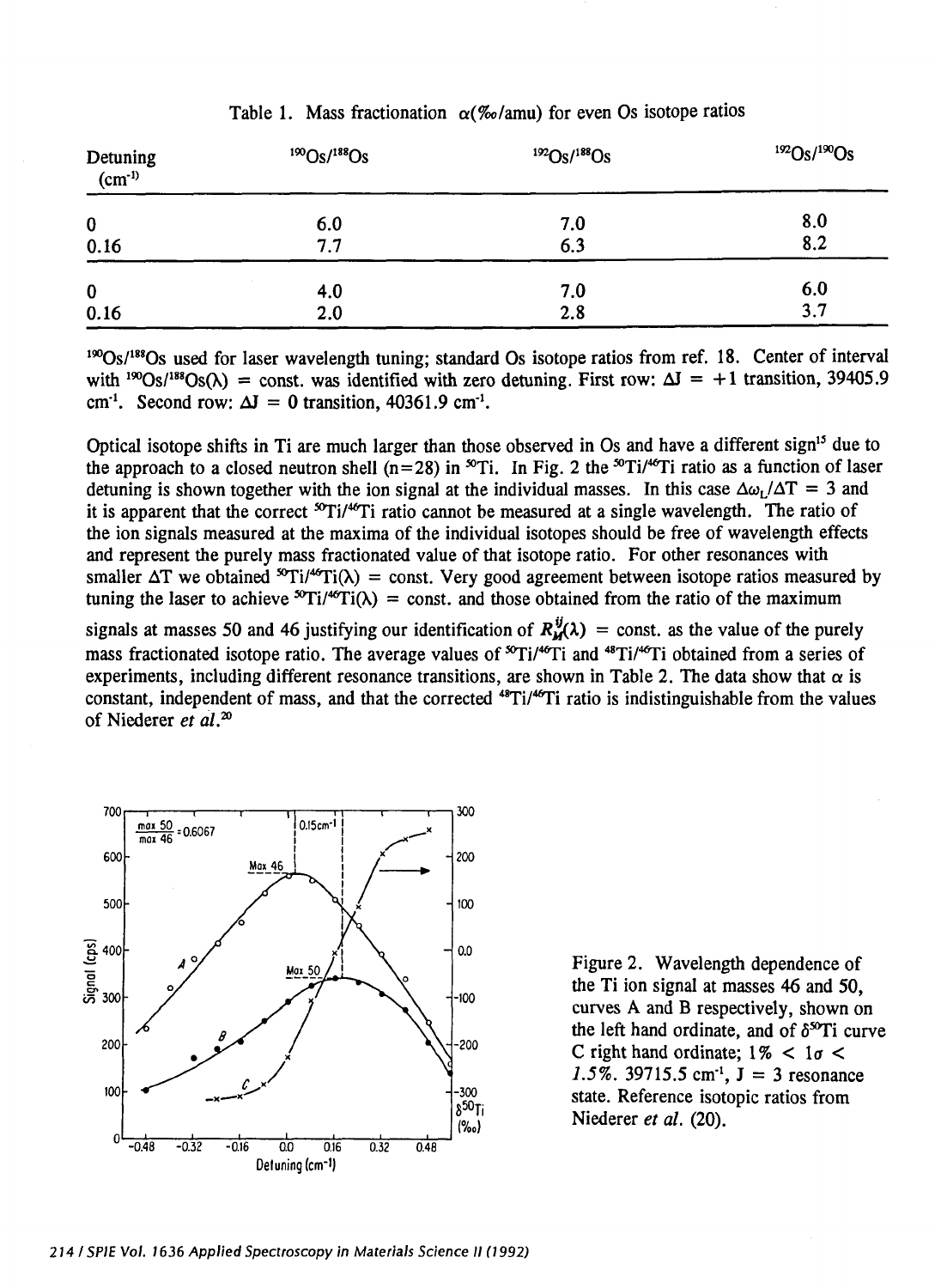| Measured<br>Ratio <sup>1</sup> | Standard<br>Ratio | $\alpha$ (‰/amu) |
|--------------------------------|-------------------|------------------|
| 0.605(0.007)                   | 0.668             | 25               |
| 8.785(0.10)                    | 9.215             | 24               |
|                                |                   |                  |

Table 2. Ti isotope ratios measured in the region  ${}^{\infty}T i/{}^{\infty}T i(\lambda) =$  constant

<sup>1</sup>Numbers in parenteses are  $\pm 1\sigma$  errors.

### 5. DYNAMIC EFFECTS

Resonance ionization is a dynamic process which is described by the detailed time evolution of the atomic system interacting with the laser field.<sup>3</sup> The observation of quantum beats in photoionization<sup>21</sup> or in the angular distribution of photoelectrons<sup>22</sup> resulting from a coherent superposition of HFS states gave early evidence of the importance of HFS structure in the resonant excitation-ionization process.<sup>23</sup> The importance of these effects for isotope ratio measurements with laser ion sources has been realized only recently<sup>11,12,13</sup> following the observation of anomalous odd-even isotope ratios measured on a  $\Delta I = +1$  transition.<sup>8</sup> Selection rule arguments provided no evidence that odd isotope enhancement should be observed for that transition. Compared to the ionization of single fine structure level, the presence of HFS changes the dynamics of the excitation-ionization process in two ways which may be described as the coherent and incoherent cases. Both limiting situations may result in equal ionization probabilities for odd and even isotopes. The connection between the two cases was recently discussed by Payne *et al.*<sup>13</sup> We assume here that the laser bandwidth,  $\Delta \omega_{1}$ , is larger then the hyperfine splitting,  $\Delta \omega_{\text{HFS}}$ .

If the laser pulse duration  $t_p$  is much smaller then the hyperfine coupling time  $\Delta \omega_{HFS}^{-1}$ , a coherent superposition of HFS levels is generated from which ionization occurs. In this case ionization proceeds as if HFS structure were absent<sup>11,13,24</sup> with half the atomic population in the ground state and the other half in the excited state. For times short compared to the HFS coupling period the individual angular momenta of the nucleus and the electrons are still good quantum numbers and no odd-even selectivity is expected. In addition there is a second order interference term<sup>22,25</sup> arising from the coupling of two different HFS levels to the same continuum state which can cause quantum beats in the total photoionization. The importance of this term has been analyzed by Lampropoulos *et al.*<sup>22</sup> and Payne *et al.*<sup>13</sup>

If  $t_P > \omega_{HFS}^{-1}$  the coherence between the HFS levels is destroyed and ionization proceeds via independent HFS states. This situation is depicted in Fig. 3 which shows the linkage diagram for a transition from a  $J = 0$  state to a  $J = 1$  state for isotopes with nuclear spin  $I = 1/2$  and with  $I = 0$  (even isotope). Due to the larger excited state degeneracy, two thirds of the atomic population is in the excited state for  $I =$ 1/2 compared to one half for the isotope with I = 0. If the ionization is not saturated, i.e.,  $R_1 \times I_2 < 1$ , large differences in the ion yield for odd and even isotopes with an enhancement of the odd isotope will result. In addition differences in the photoionization cross sections of the odd and even isotopes<sup>11</sup> arise from angular momentum factors. The odd isotope enhancement will diminish as saturation of the ionization is approached. If  $R_1 > \omega_{HFS}^{-1}$ , ionization proceeds again from a coherent superposition with equal ionization probabilities for odd and even isotopes. For a laser pulse duration of 10 ns both situations will be encountered in practical RIMS measurements, i.e., the coherent and incoherent cases. The use of lasers with  $t_P < 0.1$  ns has been suggested as one approach to avoid isotopic selectivity.<sup>11</sup> For most systems,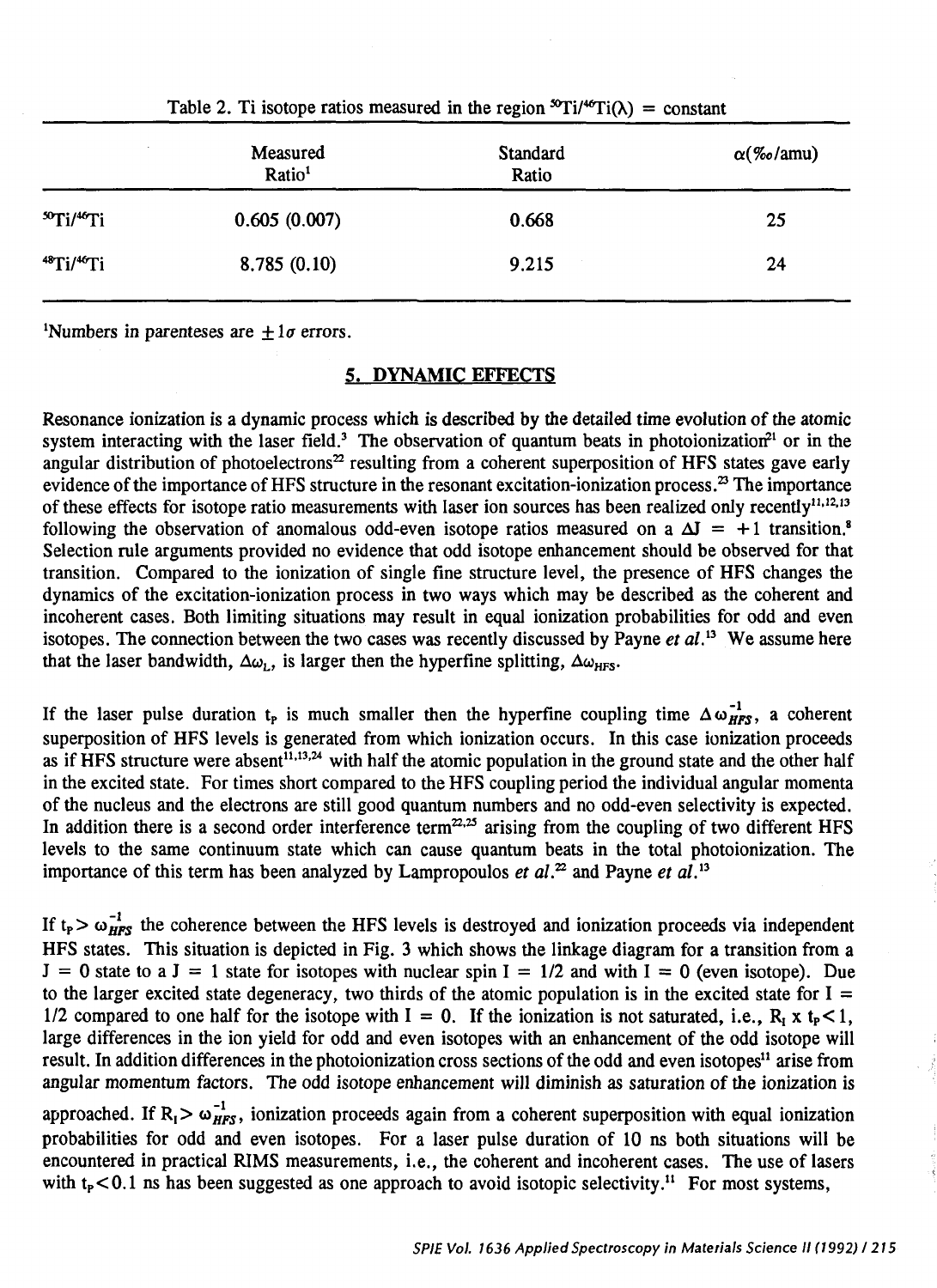

Figure 3. Linkage diagram for a  $\Delta J = +1$  transition. (a) nuclear spin I = 0, (b) I = 1/2

however, saturation of the ionization in such a short time interval requires large laser intensities with a concommitant increase in the off-resonant ionization background, particularly for sputter atom sources. Detuning of the excitation laser by an amount larger than  $\Delta\omega_{\text{HFS}}$  from the intermediate resonance has been

suggested by Payne *et al.*<sup>13</sup> to avoid isotopic selectivity. In the case R<sub>1</sub> x t<sub>p</sub> > 1 and assuming t<sub>p</sub> >  $\omega_{HFS}^{-1}$ , the ionization yield will be the same for odd and even isotopes in the high intensity region of the laser beam, while low intensity regions with  $R_1 \times t_p < 1$  contribute different odd and even ionization yields to the total ion signal. 13 The size of the effect depends on the focusing conditions and the details of the ion extraction. To minimize this effect the confocal parameter of the focussed laser beam should be larger than the spatial extent of the ionization volume. Using an ionization laser with a larger beam waist than the excitation laser will also reduce the influence of edge effects on odd-even isotopic ratios.

Our experiments on  $\Delta I = +1$  transitions in Os and Ti were carried out in the incoherent regime with  $\Omega_{\rm p} > R_{\rm t}$ , so that the pulse duration determines the time scale of the ionization process. In Table 3 we show odd- even isotope ratios for Os and Ti. The ratios have been corrected for mass fractionation as described above. The individual ratios represent averages of several experiments, including realignments of the optical set up and repeated wavelength tuning. It is seen that under saturating conditions the odd-even isotope ratios for both Os and Ti are indistinguishable from the true abundance ratio in the sample.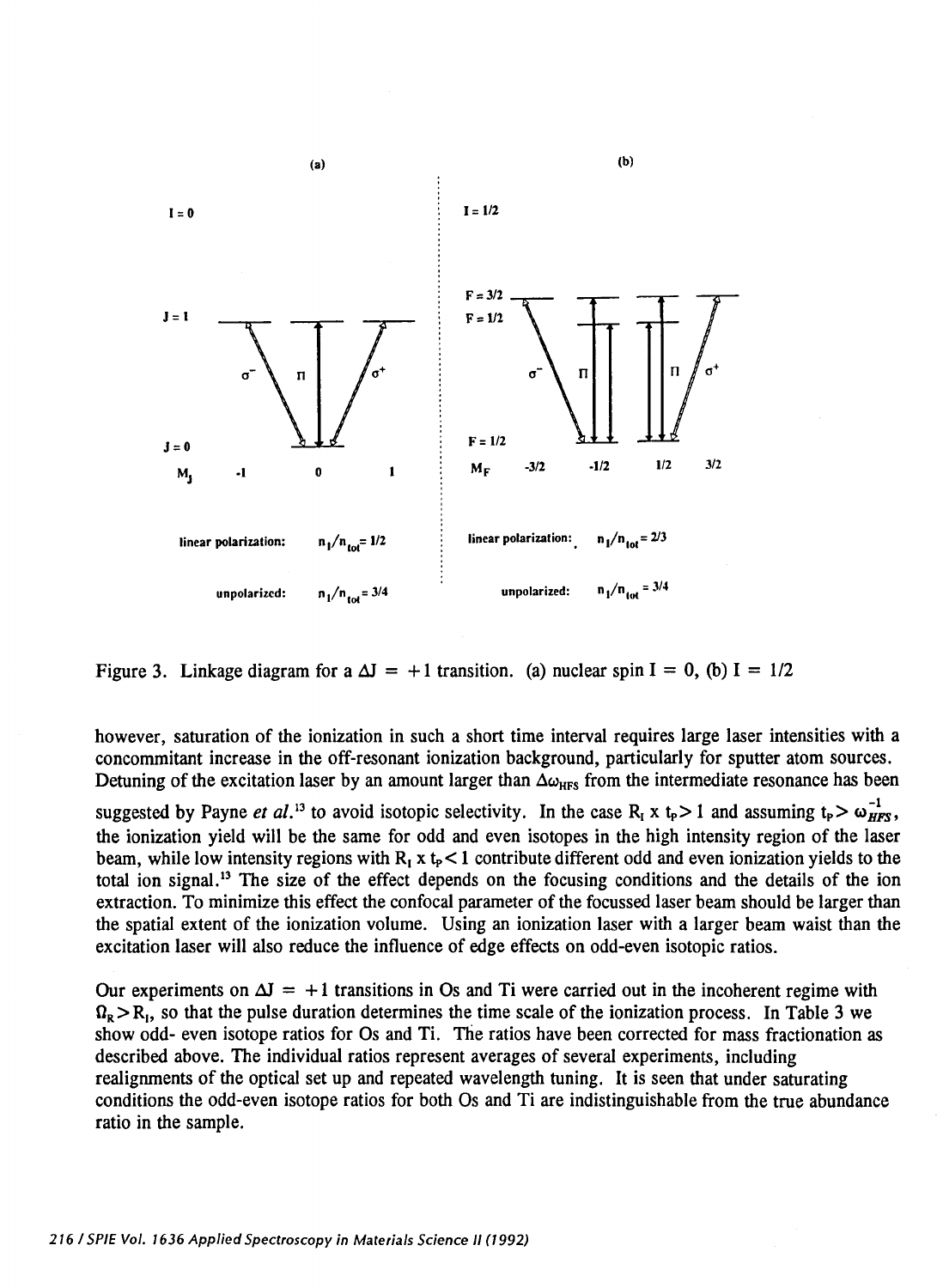| Resonance<br>State (cm <sup>-1)</sup> | $\delta^{47}$ Ti <sup>1</sup><br>(‰) | $\delta^{49}$ Ti <sup>1</sup><br>$(\%o)$ | $\delta^{189}$ Os <sup>2</sup><br>$(\%o)$ | mode <sup>3</sup> |  |
|---------------------------------------|--------------------------------------|------------------------------------------|-------------------------------------------|-------------------|--|
| 39405.9                               |                                      |                                          | $-3.4(5)$                                 | sat               |  |
| 38544.4                               | $-14(12)$                            | $+2.8(11)$                               |                                           | sat               |  |
| 37851.5                               | $+35(11)$                            | $+4.6(11)$                               |                                           | sat               |  |
| 38159.5                               | $+60(15)$                            | $+144(23)$                               |                                           | nsat              |  |

Table 3. Even-odd effects in Os and Ti isotope ratios for a  $\Delta J = +1$  transistion.

<sup>1</sup>Deviation in permil of measured ratio from standard value in ref. 20. Reference isotope <sup>46</sup>Ti. Numbers in parentheses are  $\pm 1\sigma$  error.

<sup>2</sup>Deviations in permil of measured ratio from standard values in ref. 18. Reference isotope  $1\%$ Os. <sup>3</sup>Sat indicates saturation of ionization; nsat indicates that the ionization was not saturated.

These results differ from those obtained by Fassett and Walker for Os<sup>8</sup> and Spiegel *et al.* for Ti<sup>10</sup> where enrichments of 3% for <sup>189</sup>Os and 40% for <sup>49</sup>Ti have been observed. Under nonsaturating conditions a significant increase in the Ti odd isotope abundances is observed. The higher value of  $\delta^{49}$ Ti compared to that for  $\delta^{47}$ Ti may be due to the larger number of excited state components of  $^{49}$ Ti (I=7/2) compared to  $^{47}$ Ti (I=5/2). In Fig. 4 the  $^{189}$ Os/<sup>188</sup>Os and  $^{189}$ Os/<sup>199</sup>Os isotone ratios as a function of laser <sup>7</sup>Ti (I=5/2). In Fig. 4 the <sup>189</sup>Os/<sup>188</sup>Os and <sup>189</sup>Os/<sup>190</sup>Os isotope ratios as a function of laser pulse energy are shown for the 39406 cm<sup>-1</sup>  $\Delta J = +1$  transition. The maximum power density was 5 x 10<sup>7</sup>Watt/cm<sup>2</sup>; the . arrow indicates the onset of ionization saturation. In this experiment the odd-even isotope ratios are constant until the laser pulse energy is reduced to less than half the saturation value. Following the arguments outlined above, an enrichment of the odd isotope is expected with decreasing degree of ionization saturation. An upper limit for  $\Delta\omega_{\text{HFS}}$  of 0.34 cm<sup>-1</sup> for this transition was obtained compared to a laser bandwidth of 0.4 cm<sup>-1</sup>. We calculate that the discrete resonance for an HFS component with an oscillator strength as low as 0.001 and which is detuned one laser bandwidth from line center should be saturated at the lowest energies used in this experiment. The oscillator strength of the transition was estimated as 0.003 from the power broadened width of the ionization lineshape. With these values the constancy of the odd-even ratios for laser energies larger than half the saturation energy cannot be explained by laser bandwidth or tuning effects. This is also supported by the symmetry in the  $189\text{Os}/188\text{Os}$ and  $189$ Os/ $190$ Os isotope ratios.



Figure 4. Variation of the  $189$ Os/ $190$ Os (filled circles) and  $^{189}Os/^{188}Os$  (open circles) as a function of laser energy per pulse for the  $39047 \text{ cm}^{-1}$   $\Delta J = + 1$ transition. Isotope ratios are expressed in a-values with regard to standard values from Creaser *et a/. <sup>18</sup>*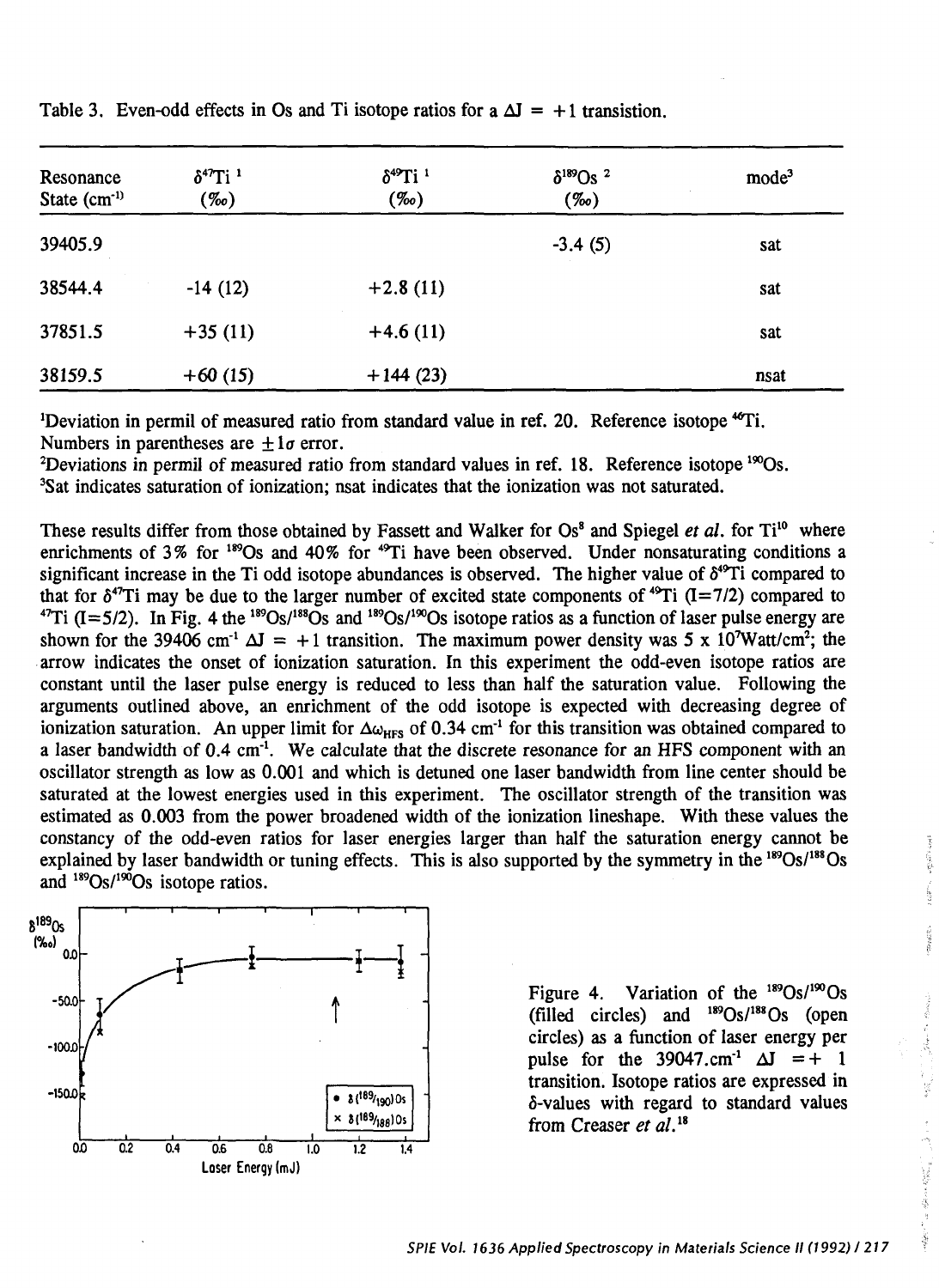# SELECTION RULE AND POLARIZATION EFFECTS

Selection rule effects are best visualized with the linkage diagram shown in Fig. 4 read from the top down. In this case it represents a transition from a J = 1 to a J = 0 state. From the  $\Delta M_{1,F} = 0$  selection rule for linearly polarized light two thirds of the even isotope  $(I= 0)$  ground state population does not participate in the transition, while for the odd isotopes  $(I = 1/2)$  this number is reduced to one third, producing an increase of the odd isotope ion signal. Selection rules are usually considered as static, so that the odd isotope enrichment could be precisely calculated by counting levels as described above.<sup>26</sup> However, selection rule effects can acquire a dynamic character for two different reasons. As described

above for  $t_P > \omega_{HFS}^{-1}$ , the excitation proceeds as if HFS structure were absent. In this case no odd-even effect should be present on  $\Delta I = 0$  or  $\Delta I = -1$  transitions. Thus the deviation of odd-even isotope ratios

from their standard values for these transitions can be very different depending on the  $t_P > \omega_{HFS}^{-1}$  ratio when

measured with linearly polarized light. In the second case and considering  $t_P > \omega_{HFS}^{-1}$ , a dynamic aspect is introduced by the fact that in many cases the laser radiation is not perfectly polarized. Isotope ratios will then depend on the detailed excitation and ionization characteristics of ground state  $M_I$  or  $M_F$  components which interact with the major and minor polarization components.<sup>14</sup> The odd-even isotope ratios will then depend on the polarization characteristics, intensity and beam parameters of the laser and also on the ion optical extraction conditions.

We performed a series of odd-even ratio measurements for  $\Delta J = 0$  and  $\Delta J = -1$  transitions in Os and Ti

in the regime  $t_P > \omega_{HFS}^{-1}$  to study the influence of depolarization and focussing on odd-even isotopic ratios. The experiments were performed under saturating conditions (ionization) with  $R_1 < \Delta\omega_{\text{HFS}}$ . Some degree of depolarization was generated by passing the laser beam through a quartz window exposed to localized stress, which created a random amount of birefringence. From the results shown in Table 4a it is evident that the odd-even effect is greatly reduced with increasing depolarization of the laser beam. For the  $\Delta I$  = 0 and  $\Delta J = -1$  transitions in Ti and Os, respectively, no odd isotope enhancement is observed. From selection rule arguments and with linearly polarized light we calculate odd isotope enrichments of 21.5% and 12.5% for <sup>189</sup>Os on the  $\Delta J = -1$  and  $\Delta J = 0$  transitions, respectively, and a 22.5% enrichment of <sup>47</sup>Ti for the  $\Delta I = 0$  transition. The residual 3.6% odd isotope enhancement on the  $\Delta I = 0$  transition in Os appears unusual considering that the latter resonance has an oscillator strength of 0.3 compared to  $\sim 0.003$ for the  $\Delta I = -1$  transition. A rather small admixture of depolarization should saturate the otherwise forbidden  $\Delta M_{LF} = +1$ , -1 transitions. This resonance was initially chosen because odd-even effects were expected to be completely absent for a small degree of depolarization. The effect of focussing on odd-even ratios for the same degree of depolarization is shown in Table 4b. It is interesting to note that at least for  $\Delta I = 0$  transition in Os, the Rabi frequency is much larger than the hyperfine coupling period. However, as seen from the isotope ratios, the ionization does not proceed as if HFS structure were absent. The atom frequently returns to the exicted state before it is ionized so that HFS coupling can act. This aspect was mentioned by Shore and Johnson<sup>25</sup> and later by Lambropoulos and Lyras.<sup>11</sup> In order to demonstrate the effect of a small admixture of depolarized light, which can drive  $\Delta M_{IF} = +1$  and -1 transitions, as seen in the absence of odd-even effects for the  $\Delta I = -1$  transition for P<sub>ell</sub> = 27, we performed a rate equation calculation of the spatial distribution of the steady state saturation behavior of the discrete resonance for the different  $\Delta M_{1,F} = 0$ , +1 and -1 transitions. It was assumed that the linearly polarized component is the major polarization component with a small admixture of depolarization expressed by  $P_{ell}$ . In addition, the ionization probability of the different ground state angular momentum states was calculated from which the odd isotope enrichment can be inferred. In Fig. *5,* results are shown for two different focussing conditions calculated with the atomic parameters of the Os  $\Delta I = -1$  transition. The agreement between calculated and measured isotope ratios is quite good. The model calculations also demonstrate that isotope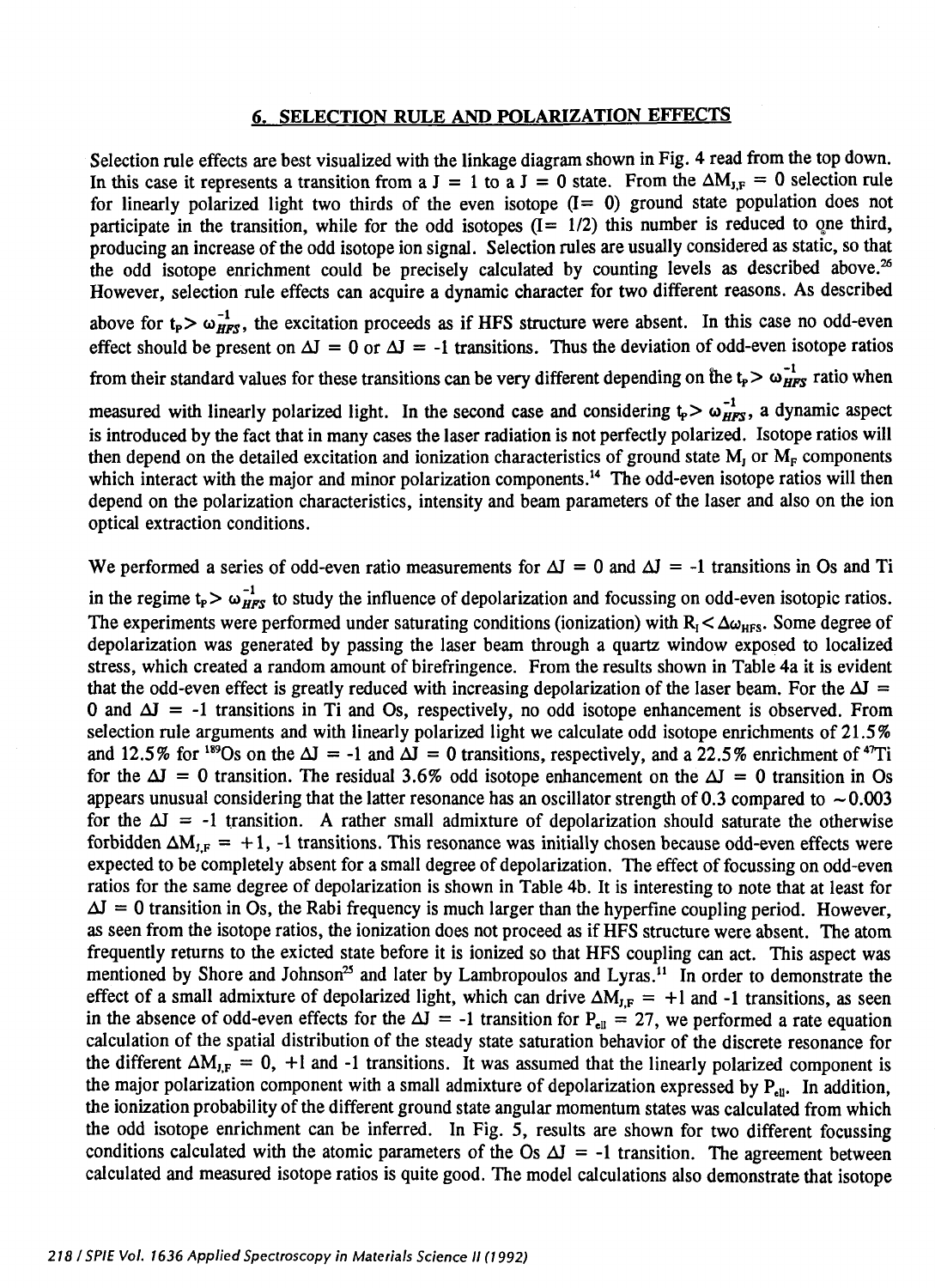

Figure 5. Radial dependence of the steady state saturation  $S(r)$  and ionization probability  $P_1(r)$  for two  $M_1$ components of the  $\Delta J = -1$  transition in Os (39383 cm<sup>-1</sup>) which interact with the major "+" and minor "-" polarization component.

ratios measured with multistep ionization schemes on  $\Delta J = 0$  or  $\Delta J = -1$  transitions can depend critically on laser beam overlap, in particular with non-colinear beam propagation. This can have significant effects on the reproducibility of measured isotope ratios. The polarization scrambling experiments have shown that the odd isotope enrichment can be reduced to the 3% level or lower as a function of depolarization of the laser beam and the focussing conditions. This can considerably enhance the versatility of available RIMS schemes. It also appears from the linkage diagram in Fig. 2 that polarization scrambling can be used to reduce the dynamic odd-even effects on  $\Delta J = +1$  transitions.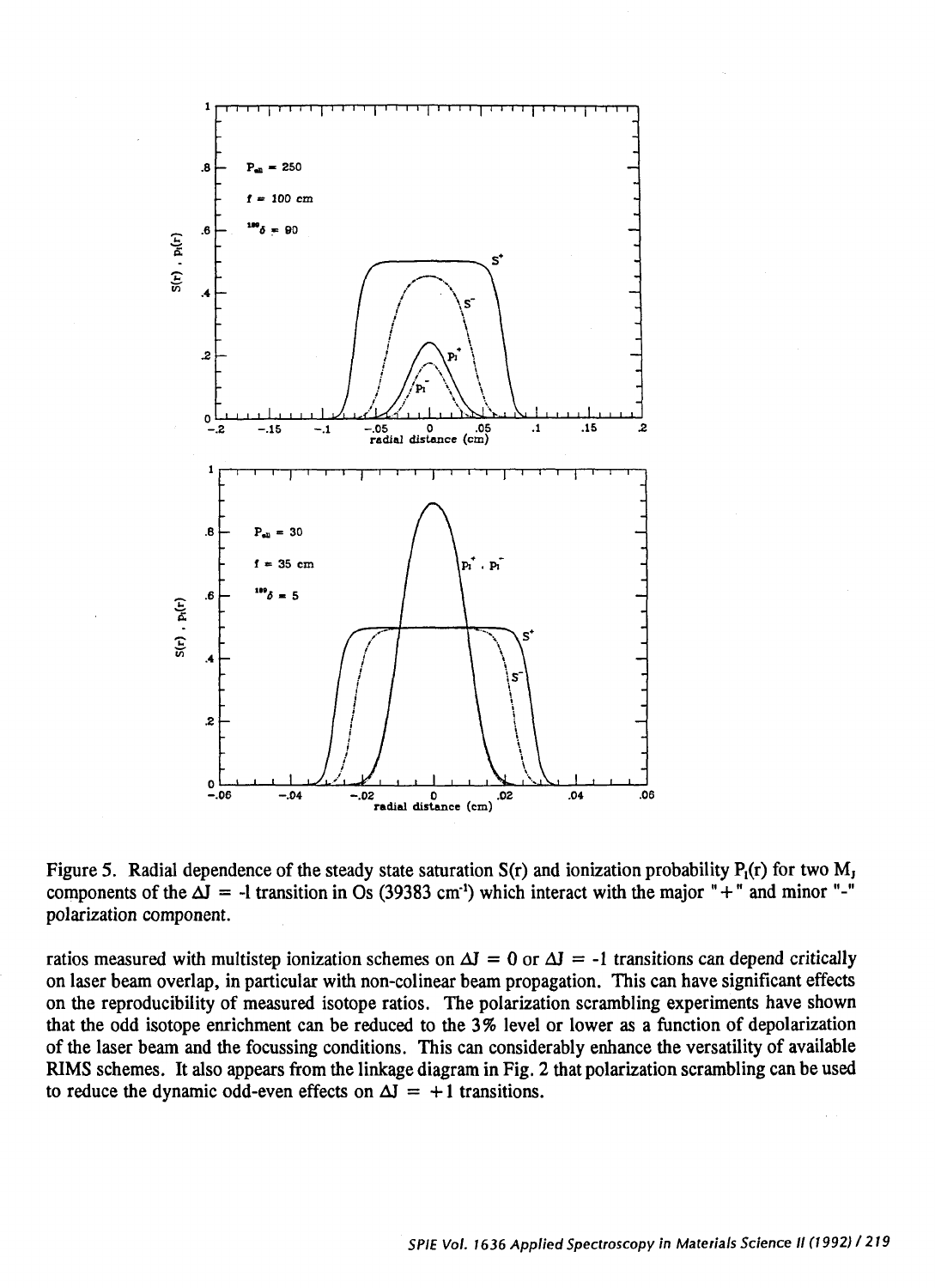|                                         | $P_{\text{ell}} = 220^{-1}$ | $P_{\text{all}} = 27^{1}$ |  |
|-----------------------------------------|-----------------------------|---------------------------|--|
| $\delta^{47}$ Ti (‰) <sup>2</sup>       | $+137(10)$                  | $+2.7(10), +16(15)$       |  |
| $\delta^{189}$ Os (‰) <sup>3</sup>      | $+57(8)$                    | $-1.3(13)$                |  |
| $\delta^{189}$ Os $(\%$ o) <sup>3</sup> | $+89(10)$                   | $+36(8)$                  |  |

Table 4a. Odd-even isotope ratios for Os and Ti for  $\Delta J = 0$  and -1 transitions for two different degrees of depolarization of the laser radiation.

<sup>1</sup>P<sub>ell</sub> is the maximum intensity ratio for two orthogonal positions of a linear polarizer measured after transmission of the mass spectrometer. Strong focussing conditions ( $f = 35$  cm).

<sup>2</sup>Deviation in permil from  $42^{\circ}$ Ti/ $46^{\circ}$ Ti ratio in ref. 20.

<sup>3</sup>Deviation in permil from <sup>189</sup>Os/<sup>190</sup>Os ratio in ref. 18. Numbers in parentheses are  $\pm 1\sigma$  error.

Table 4b. Dependence of  $\delta^{189}$ Os on the focussing conditions for  $\Delta J = -1$  and 0 transitions and  $P_{\text{m}} = 27.$ 

|                             | $\Delta J$ 1 | $f = 100$ cm | $f = 35$ cm |  |
|-----------------------------|--------------|--------------|-------------|--|
| $\delta^{189} Os(\%o)^{-2}$ | -1           | 74 (11)      | $-1.3(13)$  |  |
|                             |              | 57(16)       | $+36(8)$    |  |

 $1\Delta J = -1$  corresponds to the 39382.9 cm<sup>-1</sup> resonance state,  $\Delta J = 0$  corresponds to the 403961.9 cm<sup>-1</sup> resonance state. Numbers in parentheses are  $+1\sigma$  error. <sup>2</sup>Deviation in permil from  $189\text{Os}/190\text{Os}$  ratio in ref. 18.

# 7. SUMMARY

Although rather straightforward from an experimental point of view, the application of RIMS to the precise measurement of isotopic abundances is quite complex because of the many physical processes that may affect measured isotope ratios. We have shown that under certain circumstances, such as a transition with  $\Delta J = +I$ , strong saturation of the resonance ionization process, confocal parameter of the laser beam larger then the ion extraction region or for depolarization of the laser beam, isotope abundances including oddeven ratios, can be measured, which differ from the true isotopic abundances only by pure mass fractionation. A technique employing the wavelength dependence of even isotope ratios as an internal wavelength standard was developed to permit accurate and reproducible wavelength adjustment of the laser radiation. Using this technique with laser parameters satisfying the principles outlined above, we obtained reproducible measurements of Os and Ti isotopic abundances. Even-even isotope ratios exhibit only mass fractionation, i.e., no wavelength dependence, and even-odd isotope shifts are smaller than 2%. These results demonstrate for the first time that under selected conditions RIMS measurements can provide isotopic ratios unaffected by the photoionization process itself.

The complexity of the ionization process, including hyperfine structure, necessitates studies of the effect of laser parameters and ion optical extraction conditions on odd-even isotope ratios for each ionization scheme. It appears important to investigate further the level of accuracy that can be obtained in the measurement of odd-even isotope ratios.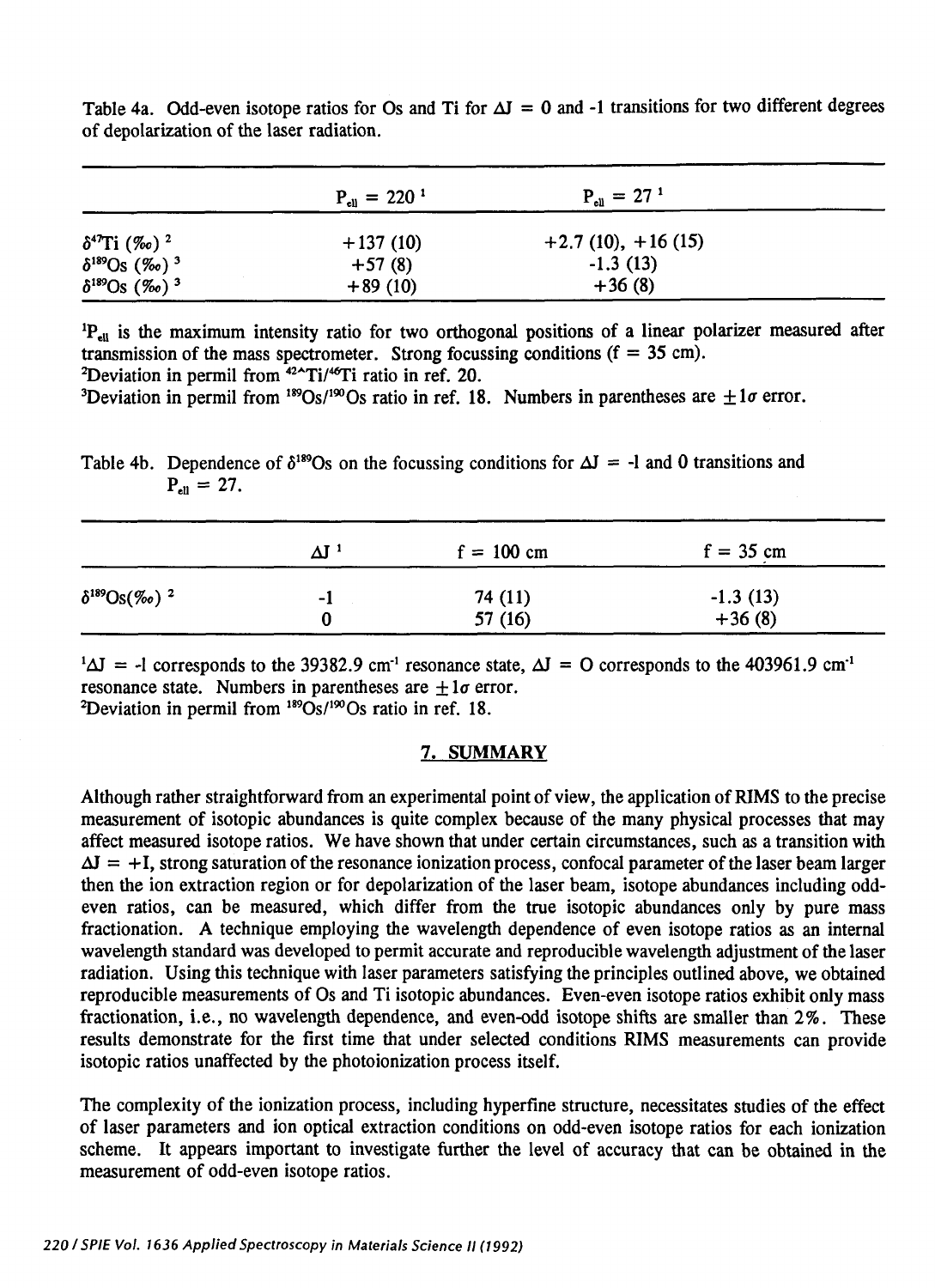#### 8. ACKNOWLEDGMENTS

This work was supported by DOE grant DE FG03-88ER-13851 and NSF grant EAR-8816936 to G. J. Wasserburg. The laser system was obtained through support from the Packard and Sloan Foundations and NASA grant NAGW-1955 to G. A. Blake. Division Contribution 5113(767).

#### 9. REFERENCES

- (1) J .E. Parks, N. T. Spear, D. W. Beekman and L.J. Moore, Resonance Ionization Spectroscopy 1988, T.B. Lucatorto and J.E. Parks (Eds.), Institut of Physics Conf. Series 94 p. 197, Bristol, UK, 1988
- (2) M.J. Pellin, C.E. Young, W.F. Caraway, J.W. Burnett, B. Jorgensen, E.L. Schweitzer and D.M. Gruen, Nucl. lnstrum. Method. B 18 (1987) 446
- (3) G.S. Hurst, M.G. Payne S.D. Kramer and J.P. Young, Rev. of Mod. Phys. 51 (1979) 767
- (4) R.S. Lewis, S. Amari and E. Anders, Nature 348 (1990) 293
- (5) J. Stone, I.D. Hutcheon, S.E. Epstein and G.J. Wasserburg, Earth and Planetary Science Lett. 107, 570-581, (1991).
- (6) R.J. Walker and J.D. Fassett, Anal. Chern., 58 (1986) 2393
- (7) Y.P. Young, R.W. Shaw, D.E. Goeringer and D.H. Smith, Resonance Ionization Spectroscopy 1988, T.B. Lucatorto and J .E. Parks (Eds.), Institute of Physics Conf. Series 94, p.367, Bristol UK, 1988
- (8) W.M. Fairbank Jr., M.T. Spear, J.E. Parks and J.M.R. Hutchinson, Phys.Rev. A 40(1989)2195
- (9) C Hayman, B. Comaskey, M. Johnson and W. Worden, SPIE Proceedings, 912 (1988) 200
- (10) D.R. Spiegel, M. J. Pellin, W.F. Callaway, J.W. Burnett, S.R. Coon, C.E. Young, D.M. Gruen and R.N. Clayton, Proceedings Lunar and Planetary Science Conf 22 (1991)p.1303
- (11) P. Lambropoulos and A. Lyras, Phys. Rev. A 40 (1989) 2199
- (12) A. Lyras, B. Zorinan and P. Lambropoulos, Phys.Rev. A 42 (1990) 543
- (13) M.G Payne, S.L Allman and J.E. Parks Spectrochemica Acta 46B (1991) 1439
- (14) R.K. Wunderlich, I.D. Hutcheon, G.J. Wasserburg and G. A. Blake, submitted Int. J. of Mass Spectrom. and Ion Proc.
- (15) R.K. Wunderlich, G.J. Wasserburg, I.D. Hutcheon, and G. A. Blake, submitted Spectrochemica Acta
- (16) G.J. Wasserburg, J.B. Jacobson, D.J. DePaolo, M.T. Colloch and T. Wen, Geochim. Cosmochim. Acta 45 (1971) 2311

Ŏ